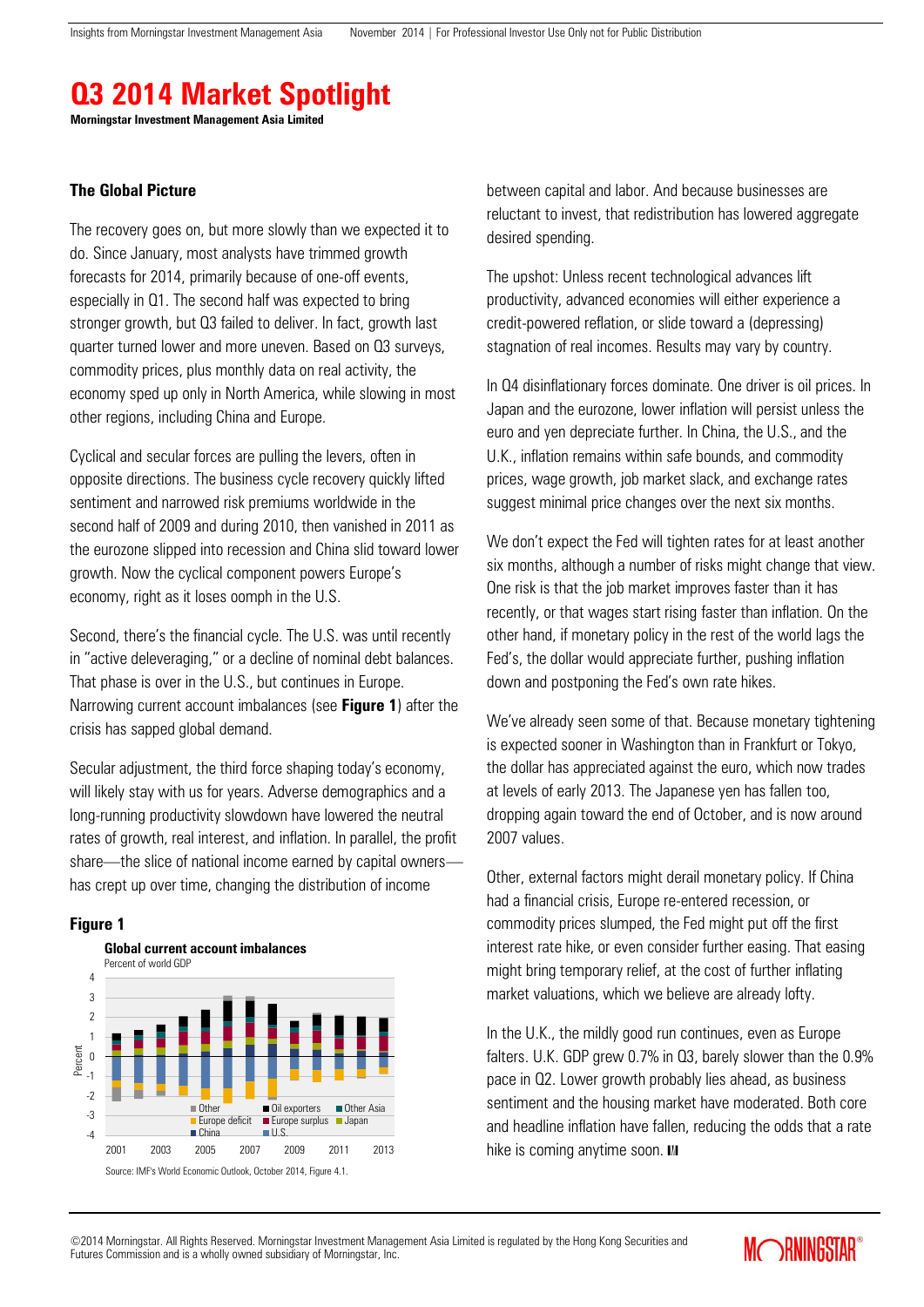## **SPOTLIGHT ON EMERGING MARKETS**

The emerging markets outlook might be darkening. On one hand, gradually improving demand from advanced economies would lift exports. On the other, Chinese growth is unlikely to pick up. In fact, China might miss its official goal of 7.5% growth in 2014. More importantly, we expect a gradual decline in growth to the 4% to 5% range over five years, which will continue to weigh on commodity producers in South America and Africa, as well as on trade-driven Asia-Pacific. The slowerthan-expected recovery in the eurozone is a drag for Eastern Europe (including Russia).

Financial inflows and spreads suggested until recently that investors still favored emerging markets. But earnings won't outpace the sluggish growth of GDP and trade. Plus, sentiment has soured quickly during recent fits of volatility. EM equities might rise if inflation turns out lower than we expect in the U.S., leading the Fed to put off interest-rate hikes.

Recent elections in some EM countries won't be panaceas. For example, **Brazil** has made little effort to reform since being named part of the Fragile Five by Morgan Stanley in May 2013. Its results from recent years underscore this weakness, so the re-election of incumbent Dilma Rousseff isn't encouraging.

Brazil's external deficit hasn't budged, at almost 4% of GDP; the fiscal gap has only grown larger. As a commodity exporter, Brazil is vulnerable to China's slowdown. Household debt is a top concern: The credit-to-GDP ratio has gone up by 60 percentage points in 10 years, and the debt service ratio has grown to 22% (see **Figure 2**). Coupled with an overvalued housing market and the high leverage of domestic banks, the risk of a financial crisis is clear.

The administration has done nothing to cut the deficit, despite a recent credit downgrade by S&P. The central bank has one hand tied. If it doesn't raise rates, it risks even higher inflation; if it does, it could trigger defaults.

Meanwhile, Narendra Modi, **India**'s new prime minister, also has his hands full. Consumer price inflation plunged to 6.5% in September, from 7.8% in August, on the back of lower food prices, and wholesale inflation hit a five-year low of 2.4% (from

## **Figure 2. Brazil's Debt Service Ratio**



3.7%). In a recent statement the central bank assured that the 8% target is within reach by January, however, it will likely miss its January 2016 goal of 6%.

Output news has been less rosy. Industrial production was up just 0.4% in August, year on year. The manufacturing Purchasing Managers Index shows further weakness in September, whereas the overall output index suggests growth picked up only slightly in Q3.

**Indonesia**'s foreign currency reserves took a big hit from mid-2011 through mid-2013, but since have recovered, reaching an all-time maximum in August 2014. That reflects a narrower external deficit, from a peak 4.5% in 2013, to a forecast 3.5% in 2014.

President-elect Joko Widodo, who took office in October, is expected to boost public investment, while phasing out oil subsidies, which have played a major role in keeping the fiscal gap high. While lower fuel subsidies will help the government balance its books, it will stoke higher inflation—the subsidized price of fuel is about \$2 per liter, much lower than the market price. The 2015 inflation forecast has risen past 6%, despite the central bank's target range of 3.5 to 5.5%.

The central bank has stayed pat since November of last year, as it balances the risk of higher current account deficits with that of higher inflation.

All in all, Indonesia is more resilient now to financial outflows and interest rate hikes than it was a year ago.  $M$ 

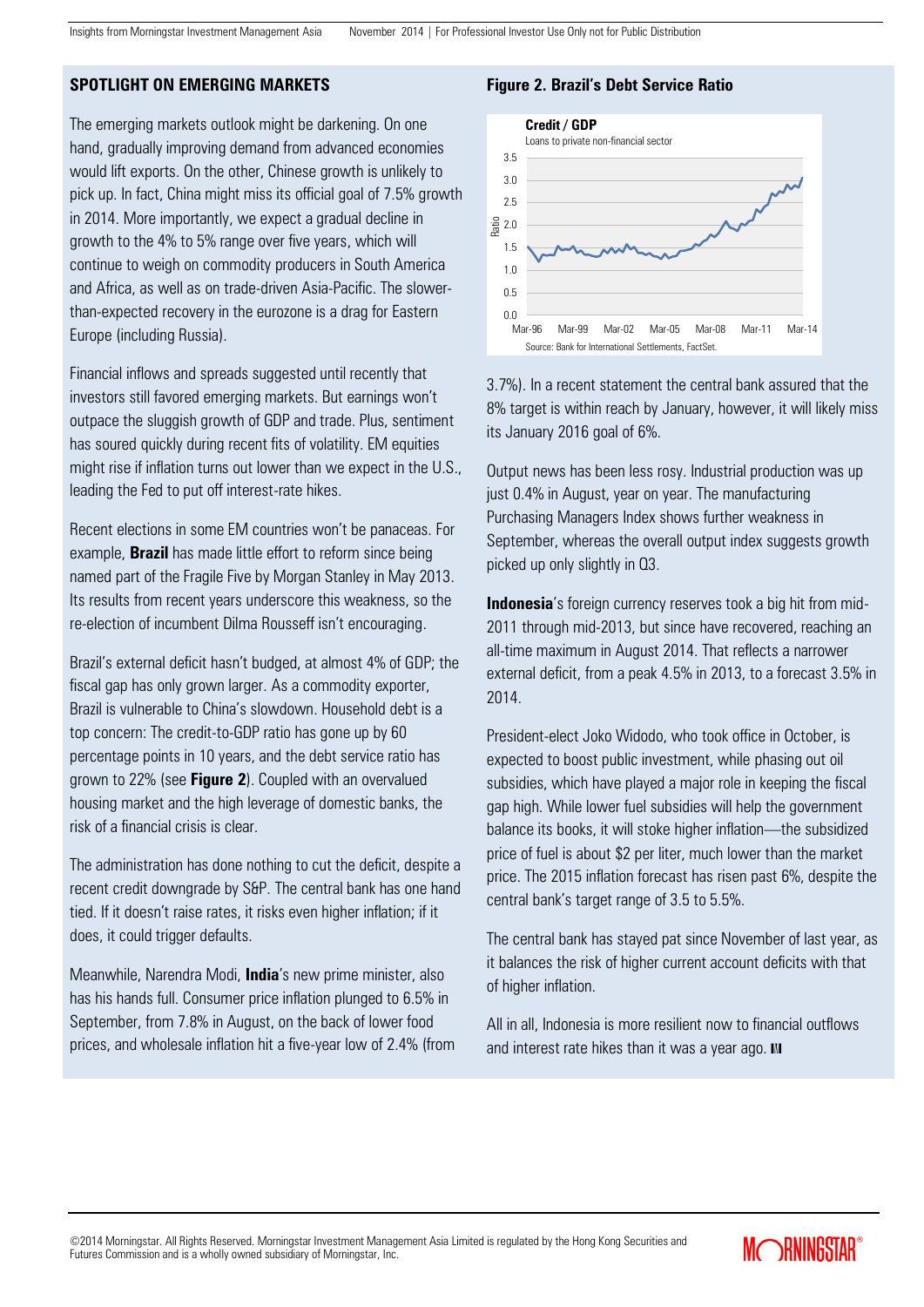# **A Look at Local Markets**

While Asia-Pacific regional benchmarks sank in the third quarter, some markets surged ahead. In particular, China and Japan snapped back from weak Q2 performance, while India and Thailand continued their winning ways.

China A shares jumped nearly 16% in the most recent quarter, after a weak first half of 2014 (see **Figure 3**). The latest rally comes ahead of the announced Hu-Gang Tong, or Shanghai-Hong Kong Stock Connect program, which is designed to further open trading of A shares to international investors, after about a decade of limited availability to qualified investors. The move could stem Chinese stocks' years-long slide if outside investors buy into it. But China's long-term economic growth story might not be as compelling to investors as it has been in the past, as growth continues to slow. We see further slowing ahead, ushering in an age when 4% to 5% growth will be the norm, which might crimp investors' zeal for Chinese stocks. However, officials continue to have a variety of economic stimulus at the ready, which could support stock prices in the medium term.

# **Figure 3: Selection of equity benchmark performance**

| <b>Country/Region</b> | <b>Index Name</b>                  | 03      | 02    | YTD     | 1-Year  |
|-----------------------|------------------------------------|---------|-------|---------|---------|
| Asia-Pacific          | DJ Asia/Pacific TR USD             | $-2.72$ | 6.56  | 2.24    | 4.49    |
| Asia-Pacific          | <b>MSCI AC Asia Pacific GR USD</b> | $-2.78$ | 6.34  | 1.69    | 4.03    |
| China                 | MSCI China A GR CNY                | 15.95   | 1.93  | 10.14   | 6.86    |
| Hong Kong             | Hang Seng HSI TR HKD               | 0.20    | 6.86  | 2.20    | 4.45    |
| India                 | S&P BSF SENSEX India INR           | 4.79    | 13.52 | 25.79   | 37.41   |
| Japan                 | Nikkei 225 Average TR JPY          | 7.36    | 2.39  | 0.84    | 13.78   |
| Korea                 | MSCI Korea GR KRW                  | $-3.28$ | 1.13  | $-3.29$ | $-1.20$ |
| Malaysia              | FTSE Bursa Malaysia KLCI TR MYR    | $-1.03$ | 2.75  | 1.34    | 7.48    |
| Singapore             | FTSE/SGX STI TR SGD                | 1.78    | 3.40  | 6.28    | 6.69    |
| Taiwan                | MSCI Taiwan GR TWD                 | $-1.19$ | 8.21  | 10.46   | 16.16   |
| Thailand              | <b>MSCI Thailand GR THB</b>        | 7.62    | 7.82  | 23.13   | 15.86   |

Source: Morningstar Direct. All periods as of 30 September 2014, except Q2 (1 April to 30 June 2014).

Japanese stocks also rose sharply in the quarter, up 7.36% over June 30, moving year-to-date performance just barely into positive territory. However, the Nikkei leapt another 7% into early November after the Bank of Japan surprised markets with new bond- and stock ETF-buying programs, further depreciating the yen.

This may ease deflationary pressures somewhat. Inflation is ostensibly at its highest level since the 1990s. But after factoring out the April tax hike, the headline number is just 1.3%. A[n index](http://www.cmdlab.co.jp/price_u-tokyo/monthly_e) of often-purchased items, from supermarket scanner data, shows that deflation for groceries deepened in September (see **Figure 4**).

Japan's reflation could be in danger because wages are barely

rising. In August cash earnings for regular employees, excluding bonuses, rose just 1.4% from a year before; excluding bonuses, the rise was just 0.7%. That's in spite of historically low unemployment (3.7%), and the ratio of job offers to job seekers is the highest in 20 years. Wages don't rise even as the job market gets tighter.

#### **Figure 4**



Regionwide stock indexes hedged to U.S. dollars fell 2.72% (the Dow Jones Asia/Pacific index) and 2.78% (the MSCI All-Country Asia Pacific index. Markets in Korea, Taiwan, and Malaysia all contributed on the downside, as measured in local currency, while Hong Kong stocks approximately broke even at 0.20%.

For the nine months ended Sept. 30, Asia-Pacific stocks in USD together increased about 2%; Korea led losers at -3.29%, measured in won. All single-country returns here are measured in local currency terms.

In India, stocks rose 4.79% in Q3, a paltry increase next to Q2's 13.52% rise but well ahead of the regionwide increase for the quarter. Investors continue to buy India's reform story under newly elected Prime Minister Narendra Modi, as stocks have outpaced the regional index by more than 23 percentage points year to date. As we've said previously, there's likely some irrational exuberance here, as Mr. Modi still faces the task of reining in spending while keeping growth alive.

Meanwhile, Thailand is the only country in the region to come close to India's stock performance so far in 2014. Thai stocks rose 23.13% in the year-to-date period, with Q3 returns of 7.62%, nearly even with the 7.82% in Q2.

The increases have come in a year filled with political crisis, including a military coup in May, weak exports and tourism, and declining economic projections. But inflation remaining in check has allowed Thailand's central bank to maintain its policy rate at 2% since the last cut in March. IM